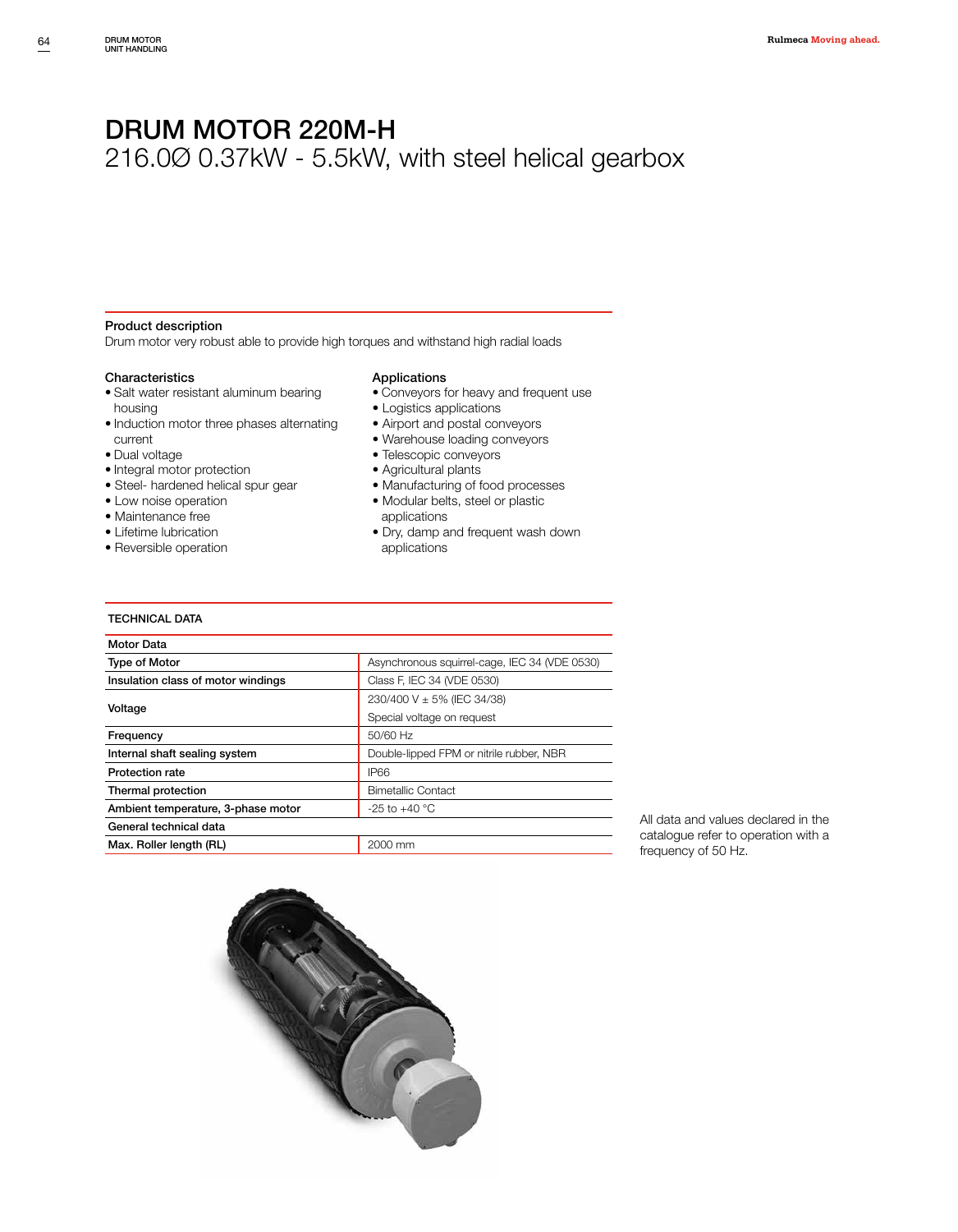216.0Ø 0.37kW - 5.5kW, with steel helical gearbox

#### Materials

The following drum motor components are available in different versions, as shown in the below chart, with further options for the material type as indicated.

|                       | Version                           | <b>Material</b> |              |                        |                      |         |  |  |  |  |
|-----------------------|-----------------------------------|-----------------|--------------|------------------------|----------------------|---------|--|--|--|--|
| Components            |                                   | Aluminium       | <b>Steel</b> | <b>Stainless Steel</b> | <b>Brass /Nickel</b> | Polymer |  |  |  |  |
|                       | Crowned                           |                 | Std          | <b>TS10N</b>           |                      |         |  |  |  |  |
| Shell                 | Cylindrical                       |                 | Std          | TS <sub>10N</sub>      |                      |         |  |  |  |  |
|                       | Cylindrical + key (for sprockets) |                 | Std          | <b>TS10N</b>           |                      |         |  |  |  |  |
|                       | Special crowns and grooves        |                 | Std          | TS <sub>10</sub> N     |                      |         |  |  |  |  |
|                       | Standard                          | Std             |              | TS <sub>10</sub> N     |                      |         |  |  |  |  |
|                       | With V-grooves                    |                 | Std          | TS <sub>10</sub> N     |                      |         |  |  |  |  |
| End housing           | With O-grooves                    |                 | Std          | <b>TS10N</b>           |                      |         |  |  |  |  |
|                       | With chain sprockets              |                 | Std          | TS <sub>10</sub> N     |                      |         |  |  |  |  |
|                       | Standard                          |                 | Std          | TS <sub>10</sub> N     |                      |         |  |  |  |  |
| Shaft                 | Cross-drilled and threaded, M10   |                 | Std          | TS <sub>10</sub> N     |                      |         |  |  |  |  |
|                       | Straight connector                |                 |              | <b>TS10N</b>           | Std                  |         |  |  |  |  |
| Electrical connection | Elbow connector                   |                 |              | TS <sub>10</sub> N     |                      | Std     |  |  |  |  |
|                       | Terminal box                      | Std             |              | <b>TS10N</b>           |                      |         |  |  |  |  |

Please contact Rulmeca for further versions.

TS10N Version - End Housing in stainless steel with NBR lip seals.

#### **Options**

- Rubber Lagging for standard belts
- Profiled Lagging for plastic modular belts
- Backstop /Anti run-back bearing
- Dynamic balancing
- Electromagnetic brake
- Rectifiers
- Encoder
- Food-grade Oil (EU, FDA and USDA)
- Non-horizontal mounting (more than  $\pm$  5 °)
- Version TS9N as TS10N but with
- re-greasable labyrinth seals

### Note

The combination of encoder and electromagnetic brake is not possible.

#### Accessories

- Mounting brackets
- Idler Pulleys
- Rollers for conveyors
- Frequency Converters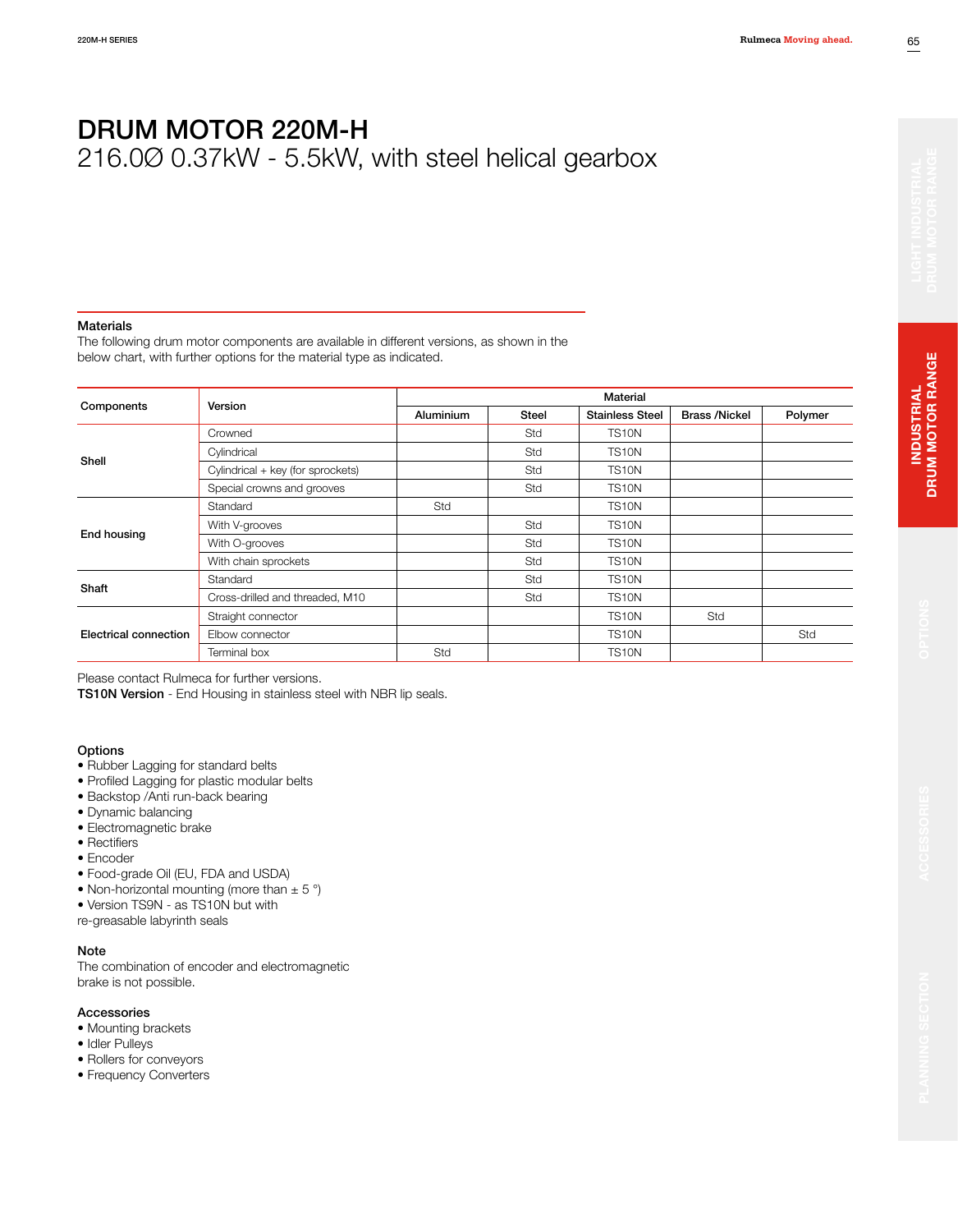| TECHNICAL DATA FOR DRUM MOTOR 220M/H - 3PHASE - 50HZ                                                     |                |                 |          |       |                                                       |             |                            |                                                              |                                                                        |           |                     |      |       |          |  |          |
|----------------------------------------------------------------------------------------------------------|----------------|-----------------|----------|-------|-------------------------------------------------------|-------------|----------------------------|--------------------------------------------------------------|------------------------------------------------------------------------|-----------|---------------------|------|-------|----------|--|----------|
| $\begin{array}{c} \mathsf{P}_{_{\!\!\mathsf{N}}} \ \mathsf{[}\mathsf{k}\mathsf{W}\mathsf{]} \end{array}$ | np<br>(rpm)    | $\frac{1}{[A]}$ | gs       | i.    | $V_{\stackrel{A}{\scriptscriptstyle \uparrow}}$ [m/s] | $V_N$ [m/s] | $n_A$ [min <sup>-1</sup> ] | $\begin{array}{c} \mathsf{M_n} \\ \mathrm{[Nm]} \end{array}$ | $\begin{bmatrix} \mathsf{F}_{\mathsf{T}} \ \mathsf{[N]} \end{bmatrix}$ | TE<br>[N] | <b>RL</b><br>[mm]   |      |       |          |  |          |
|                                                                                                          |                |                 | 3 (220H) | 59.72 | 0.13                                                  | 0.13        | 11.8                       | 291                                                          | 2707                                                                   | 25000     | min 450             |      |       |          |  |          |
|                                                                                                          |                |                 |          | 49.84 | 0.16                                                  | 0.16        | 14.1                       | 236                                                          | 2195                                                                   |           | max 2000            |      |       |          |  |          |
|                                                                                                          |                |                 |          | 37.49 | 0.21                                                  | 0.20        | 18.8                       | 190                                                          | 1767                                                                   |           |                     |      |       |          |  |          |
|                                                                                                          |                |                 |          | 29.62 | 0.27                                                  | 0.25        | 23.8                       | 152                                                          | 1414                                                                   |           |                     |      |       |          |  |          |
|                                                                                                          |                |                 |          | 24.17 | 0.33                                                  | 0.32        | 29.2                       | 118                                                          | 10989                                                                  |           |                     |      |       |          |  |          |
| 0.37                                                                                                     | 8<br>(705)     | 1.75            |          | 20.17 | 0.40                                                  | 0.40        | 35.0                       | 95                                                           | 884                                                                    |           |                     |      |       |          |  |          |
|                                                                                                          |                |                 | 2 (220M) | 15.84 | 0.50                                                  | 0.50        | 44.5                       | 76                                                           | 707                                                                    | 11500     | min 400<br>max 2000 |      |       |          |  |          |
|                                                                                                          |                |                 |          | 12.74 | 0.63                                                  | 0.63        | 55.3                       | 60                                                           | 558                                                                    |           |                     |      |       |          |  |          |
|                                                                                                          |                |                 |          | 9.77  | 0.82                                                  | 0.80        | 72.2                       | 47                                                           | 437                                                                    |           |                     |      |       |          |  |          |
|                                                                                                          |                |                 |          | 8.10  | 0.98                                                  | 1.00        | 87.0                       | 38                                                           | 353                                                                    |           |                     |      |       |          |  |          |
|                                                                                                          |                |                 |          | 6.36  | 1.25                                                  | 1.25        | 110.8                      | 30                                                           | 279                                                                    |           |                     |      |       |          |  |          |
|                                                                                                          |                |                 |          | 59.72 | 0.13                                                  | 0.13        | 11.9                       | 432                                                          | 4019                                                                   |           | min 500             |      |       |          |  |          |
|                                                                                                          |                |                 | 3 (220H) | 49.84 | 0.16                                                  | 0.16        | 14.2                       | 351                                                          | 3265                                                                   | 25000     | max 2000            |      |       |          |  |          |
|                                                                                                          |                |                 | 2 (220M) | 37.49 | 0.21                                                  | 0.20        | 18.9                       | 282                                                          | 2623                                                                   | 11500     | min 450<br>max 2000 |      |       |          |  |          |
|                                                                                                          |                |                 |          | 29.62 | 0.27                                                  | 0.25        | 24.0                       | 226                                                          | 2102                                                                   |           |                     |      |       |          |  |          |
|                                                                                                          |                |                 |          | 24.17 | 0.33                                                  | 0.32        | 29.4                       | 176                                                          | 1637                                                                   |           |                     |      |       |          |  |          |
| 0.55                                                                                                     | 8<br>(710)     | 2.75            |          | 20.17 | 0.40                                                  | 0.40        | 35.2                       | 141                                                          | 1312                                                                   |           |                     |      |       |          |  |          |
|                                                                                                          |                |                 |          | 15.84 | 0.51                                                  | 0.50        | 44.8                       | 113                                                          | 1051                                                                   |           |                     |      |       |          |  |          |
|                                                                                                          |                |                 |          | 12.74 | 0.63                                                  | 0.63        | 55.7                       | 89                                                           | 828                                                                    |           |                     |      |       |          |  |          |
|                                                                                                          |                |                 |          | 9.77  | 0.82                                                  | 0.80        | 72.7                       | 70                                                           | 651                                                                    |           |                     |      |       |          |  |          |
|                                                                                                          |                |                 |          | 8.10  | 0.99                                                  | 1.00        | 87.7                       | 56                                                           | 521                                                                    |           |                     |      |       |          |  |          |
|                                                                                                          |                |                 |          | 6.36  | 1.26                                                  | 1.25        | 111.6                      | 45                                                           | 419                                                                    |           |                     |      |       |          |  |          |
|                                                                                                          |                |                 |          |       |                                                       |             | 59.72                      | 0.13                                                         | 0.13                                                                   | 11.6      | 592                 | 5510 |       | min 500  |  |          |
|                                                                                                          |                |                 |          |       |                                                       | 3 (220H)    | 49.84                      | 0.16                                                         | 0.16                                                                   | 13.8      | 481                 | 4476 | 25000 | max 2000 |  |          |
|                                                                                                          |                |                 |          | 37.49 | 0.21                                                  | 0.20        | 18.4                       | 385                                                          | 3581                                                                   |           |                     |      |       |          |  |          |
|                                                                                                          |                |                 |          | 29.62 | 0.26                                                  | 0.25        | 23.3                       | 307                                                          | 2856                                                                   |           |                     |      |       |          |  |          |
|                                                                                                          |                |                 |          | 24.17 | 0.32                                                  | 0.32        | 28.5                       | 239                                                          | 2223                                                                   |           |                     |      |       |          |  |          |
| 0.75                                                                                                     | 8<br>(690)     | 3.40            |          | 20.17 | 0.39                                                  | 0.40        | 34.2                       | 191                                                          | 1777                                                                   |           |                     |      |       |          |  |          |
|                                                                                                          |                |                 | 2 (220M) | 15.84 | 0.49                                                  | 0.50        | 43.6                       | 153                                                          | 1423                                                                   | 11500     | min 450<br>max 2000 |      |       |          |  |          |
|                                                                                                          |                |                 |          | 12.74 | 0.61                                                  | 0.63        | 54.2                       | 122                                                          | 1135                                                                   |           |                     |      |       |          |  |          |
|                                                                                                          |                |                 |          | 9.77  | 0.80                                                  | 0.80        | 70.6                       | 96                                                           | 893                                                                    |           |                     |      |       |          |  |          |
|                                                                                                          |                |                 |          | 8.10  | 0.96                                                  | 1.00        | 85.2                       | 77                                                           | 716                                                                    |           |                     |      |       |          |  |          |
|                                                                                                          |                |                 |          | 6.36  | 1.23                                                  | 1.25        | 108.5                      | 62                                                           | 577                                                                    |           |                     |      |       |          |  |          |
|                                                                                                          | 6              |                 |          | 59.72 | 0.18                                                  | 0.16        | 15.9                       | 705                                                          | 6558                                                                   |           | min 500             |      |       |          |  |          |
|                                                                                                          | (950)          | 3.60            |          | 49.84 | 0.22                                                  | 0.20        | 19.1                       | 564                                                          | 5246                                                                   |           | max 2000            |      |       |          |  |          |
| 1.10                                                                                                     | $\overline{4}$ |                 | 3 (220H) | 59.72 | 0.27                                                  | 0.25        | 23.8                       | 452                                                          | 4205                                                                   | 25000     | min 450             |      |       |          |  |          |
|                                                                                                          | (1420)         |                 | 2.70     |       |                                                       |             |                            |                                                              | 49.84                                                                  | 0.32      | 0.32                | 28.5 | 353   | 3284     |  | max 2000 |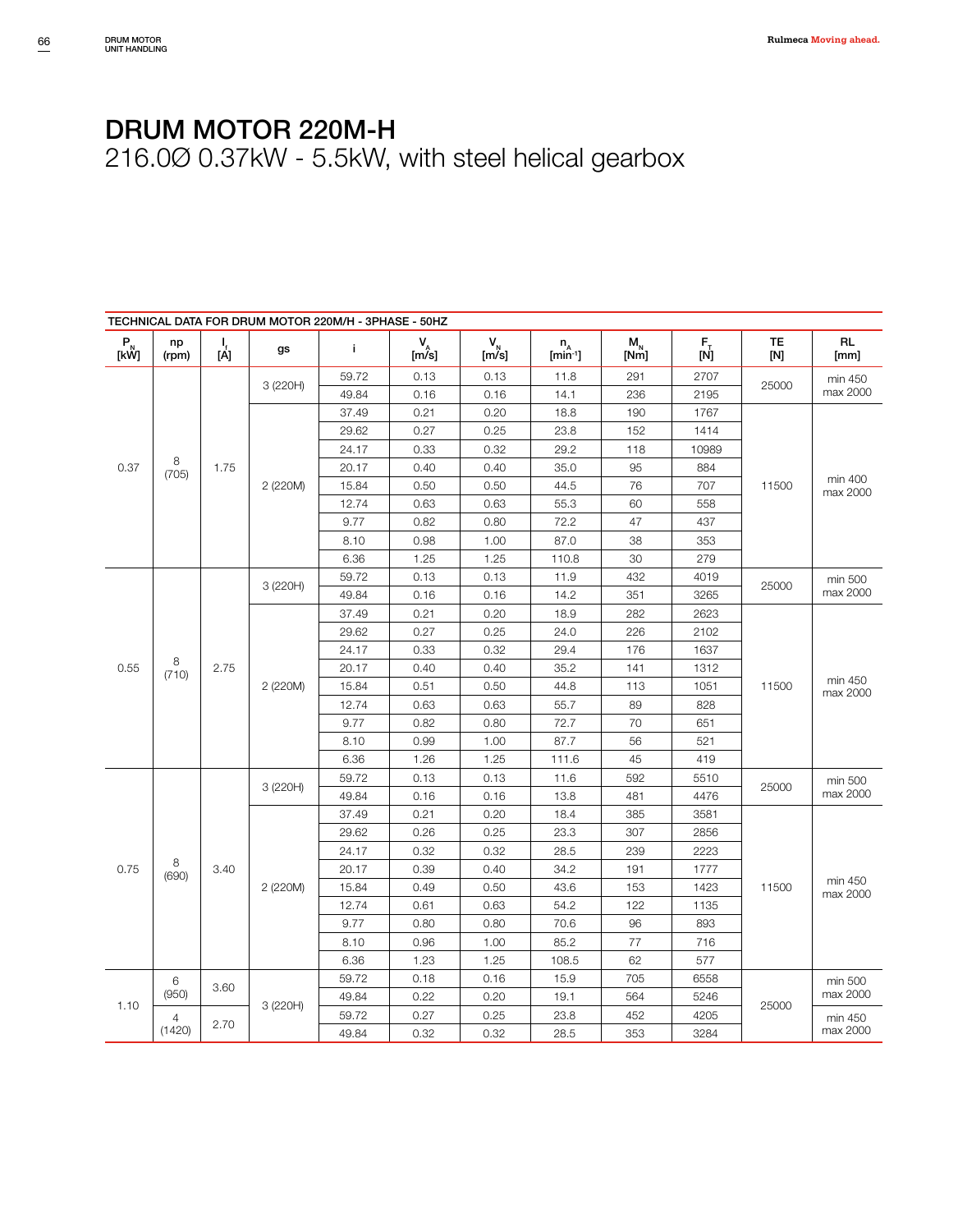DRUM MOTOR 220M-H 216.0Ø 0.37kW - 5.5kW, with steel helical gearbox

|            | TECHNICAL DATA FOR DRUM MOTOR 220M/H - 3PHASE - 50HZ |                 |          |          |                  |                |                            |                                    |                                                                     |                  |                     |         |     |  |
|------------|------------------------------------------------------|-----------------|----------|----------|------------------|----------------|----------------------------|------------------------------------|---------------------------------------------------------------------|------------------|---------------------|---------|-----|--|
| $P_N$ [kŴ] | np<br>(rpm)                                          | $\frac{1}{[A]}$ | gs       | j.       | $V_{A}$<br>[m/s] | $V_N$<br>[m/s] | $n_A$ [min <sup>-1</sup> ] | $\mathsf{M}_{_\mathsf{N}}$<br>[Nm] | $\begin{bmatrix} \mathsf{F}_{\bar{1}} \ \mathsf{[N]} \end{bmatrix}$ | <b>TE</b><br>[N] | <b>RL</b><br>[mm]   |         |     |  |
|            |                                                      |                 |          | 37.49    | 0.43             | 0.40           | 37.9                       | 282                                | 2623                                                                |                  |                     |         |     |  |
|            |                                                      |                 |          | 29.62    | 0.54             | 0.50           | 47.9                       | 226                                | 2102                                                                |                  |                     |         |     |  |
|            |                                                      |                 |          | 24.17    | 0.66             | 0.63           | 58.8                       | 178                                | 1656                                                                |                  |                     |         |     |  |
|            |                                                      |                 |          | 20.17    | 0.80             | 0.80           | 70.4                       | 141                                | 1312                                                                |                  |                     |         |     |  |
| 1.10       | 4<br>(1420)                                          | 2.70            | 2 (220M) | 15.84    | 1.01             | 1.00           | 89.6                       | 112                                | 1042                                                                | 11500            | min 450<br>max 2000 |         |     |  |
|            |                                                      |                 |          | 12.74    | 1.26             | 1.25           | 111.5                      | 90                                 | 837                                                                 |                  |                     |         |     |  |
|            |                                                      |                 |          | 9.77     | 1.64             | 1.60           | 145.3                      | 70                                 | 651                                                                 |                  |                     |         |     |  |
|            |                                                      |                 |          | 8.10     | 1.98             | 2.00           | 175.3                      | 56                                 | 521                                                                 |                  |                     |         |     |  |
|            |                                                      |                 |          |          | 6.36             | 2.53           | 2.50                       | 223.3                              | 45                                                                  | 419              |                     |         |     |  |
|            |                                                      |                 |          | 3 (220H) | 59.72            | 0.27           | 0.25                       | 23.9                               | 646                                                                 | 5730             |                     | min 450 |     |  |
|            |                                                      |                 |          | 49.84    | 0.32             | 0.32           | 28.7                       | 481                                | 4476                                                                | 25000            | max 2000            |         |     |  |
|            |                                                      |                 | 2 (220M) | 37.49    | 0.43             | 0.40           | 38.1                       | 385                                | 3581                                                                |                  | min 450<br>max 2000 |         |     |  |
|            |                                                      | 3.80            |          | 29.62    | 0.54             | 0.50           | 48.3                       | 307                                | 2856                                                                |                  |                     |         |     |  |
|            |                                                      |                 |          | 24.17    | 0.66             | 0.63           | 59.2                       | 243                                | 2260                                                                | 11500            |                     |         |     |  |
| 1.50       | 4<br>(1420)                                          |                 |          | 20.17    | 0.80             | 0.80           | 70.9                       | 191                                | 1777                                                                |                  |                     |         |     |  |
|            |                                                      |                 |          | 15.84    | 1.01             | 1.00           | 90.3                       | 153                                | 1423                                                                |                  |                     |         |     |  |
|            |                                                      |                 |          | 12.74    | 1.26             | 1.25           | 112.2                      | 123                                | 1144                                                                |                  |                     |         |     |  |
|            |                                                      |                 |          | 9.77     | 1.64             | 1.60           | 146.4                      | 96                                 | 893                                                                 |                  |                     |         |     |  |
|            |                                                      |                 |          | 8.10     | 1.98             | 2.00           | 176.5                      | 77                                 | 716                                                                 |                  |                     |         |     |  |
|            |                                                      |                 |          | 6.36     | 2.53             | 2.50           | 224.8                      | 62                                 | 572                                                                 |                  |                     |         |     |  |
|            |                                                      |                 |          | 49.84    | 0.32             | 0.32           | 28.7                       | 705                                | 6558                                                                |                  | min 500             |         |     |  |
|            |                                                      |                 | 3 (220H) | 39.14    | 0.41             | 0.40           | 36.5                       | 564                                | 5246                                                                | 25000            | max 2000            |         |     |  |
|            |                                                      |                 |          | 29.62    | 0.55             | 0.50           | 48.3                       | 451                                | 4195                                                                |                  |                     |         |     |  |
|            |                                                      |                 |          | 24.17    | 0.67             | 0.63           | 59.2                       | 358                                | 3330                                                                |                  |                     |         |     |  |
|            | 4                                                    | 5.60            |          | 20.17    | 0.80             | 0.80           | 70.9                       | 282                                | 2623                                                                |                  |                     |         |     |  |
| 2.20       | (1430)                                               |                 |          | 15.84    | 1.02             | 1.00           | 90.3                       | 226                                | 2102                                                                |                  | min 450             |         |     |  |
|            |                                                      |                 | 2 (220M) | 12.74    | 1.27             | 1.25           | 112.2                      | 180                                | 1674                                                                | 11500            | max 2000            |         |     |  |
|            |                                                      |                 |          | 9.77     | 1.66             | 1.60           | 146.4                      | 140                                | 1302                                                                |                  |                     |         |     |  |
|            |                                                      |                 |          | 8.10     | 2.00             | 2.00           | 176.5                      | 115                                | 1070                                                                |                  |                     |         |     |  |
|            |                                                      |                 |          |          |                  |                |                            | 6.36                               | 2.54                                                                | 2.50             | 224.8               | 90      | 837 |  |

 $P_N$  Nominal mechanical power<br> **np** Number of poles

- Number of poles
- rpm Actual rotor rpm at full load
- $I_f$ *f<sub>f</sub>* Amperage (230/400V) at full load **gs** Gear stages
- Gear stages
- $V_A$  Gear ratio
- Theoretical actual belt (tangential) speed at full load\*
- 
- $V_{N}$  Nominal belt (tangential) speed<br> $n_A$  Revolutions of shell at full load\* Revolutions of shell at full load\*
- 
- $M_N$  Nominal Torque at full load<br> $F_T$  Belt pull (tangential force) c Belt pull (tangential force) on shell at full load\*
- **TE**  $T1 + T2$  maximum allowable belt tension (radial load)
- RL Reference length
- Valid for unlagged shells / values can deviate at partly or no load conditions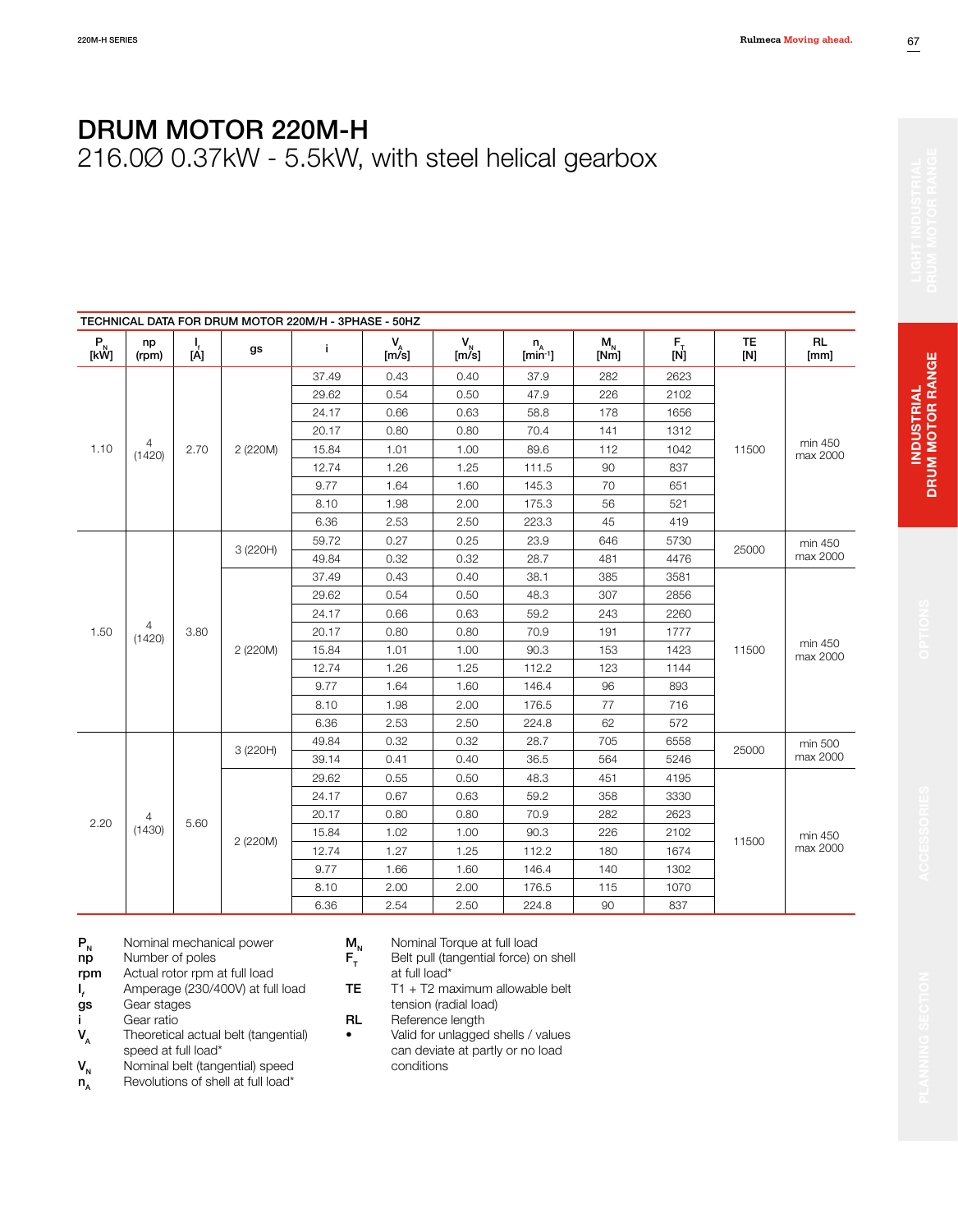|            | TECHNICAL DATA FOR DRUM MOTOR 220M/H - 3PHASE - 50HZ |          |          |       |               |             |                         |                 |                                                                        |                  |                   |       |          |       |                     |  |
|------------|------------------------------------------------------|----------|----------|-------|---------------|-------------|-------------------------|-----------------|------------------------------------------------------------------------|------------------|-------------------|-------|----------|-------|---------------------|--|
| $P_N$ [kŴ] | np<br>(rpm)                                          | ا<br>[A] | gs       | j.    | $V_{A}$ [m/s] | $V_N$ [m/s] | $n_{A}$<br>$[min^{-1}]$ | $M_{N}$<br>[Nm] | $\begin{bmatrix} \mathsf{F}_{\mathsf{T}} \ \mathsf{[N]} \end{bmatrix}$ | <b>TE</b><br>[N] | <b>RL</b><br>[mm] |       |          |       |                     |  |
|            |                                                      |          | 3 (220H) | 31.49 | 0.50          | 0.50        | 44.3                    | 616             | 5730                                                                   | 25000            | min 550           |       |          |       |                     |  |
|            |                                                      |          |          | 24.15 | 0.65          | 0.63        | 57.8                    | 481             | 4476                                                                   |                  | max 2000          |       |          |       |                     |  |
|            |                                                      |          |          | 20.17 | 0.78          | 0.80        | 69.2                    | 385             | 3581                                                                   |                  |                   |       |          |       |                     |  |
| 3.00       | 4                                                    | 7.20     |          | 15.84 | 1.00          | 1.00        | 88.1                    | 307             | 2856                                                                   |                  |                   |       |          |       |                     |  |
|            | (1395)                                               |          |          | 12.74 | 1.24          | 1.25        | 109.5                   | 245             | 2279                                                                   | 11500            | min 500           |       |          |       |                     |  |
|            |                                                      |          | 2 (220M) | 9.77  | 1.61          | 1.60        | 142.8                   | 192             | 1786                                                                   |                  | max 2000          |       |          |       |                     |  |
|            |                                                      |          |          | 8.10  | 1.95          | 2.00        | 172.2                   | 154             | 1433                                                                   |                  |                   |       |          |       |                     |  |
|            |                                                      |          |          | 6.36  | 2.48          | 2.50        | 219.3                   | 123             | 1144                                                                   |                  |                   |       |          |       |                     |  |
|            |                                                      |          |          | 49.84 | 0.64          | 0.63        | 56.6                    | 649             | 6037                                                                   | 25000            | min 550           |       |          |       |                     |  |
|            |                                                      |          | 3 (220H) | 39.14 | 0.82          | 0.80        | 72.0                    | 511             | 4754                                                                   |                  | max 2000          |       |          |       |                     |  |
|            |                                                      | 8.30     |          |       |               |             |                         |                 | 29.62                                                                  | 1.08             | 1.00              | 95.2  | 409      | 3805  |                     |  |
| 4.00       | $\overline{2}$<br>(2820)                             |          |          | 24.17 | 1.32          | 1.25        | 116.7                   | 327             | 3042                                                                   |                  |                   |       |          |       |                     |  |
|            |                                                      |          |          |       |               |             | 2 (220M)                | 20.17           | 1.58                                                                   | 1.60             | 139.8             | 255   | 2372     | 11500 | min 500<br>max 2000 |  |
|            |                                                      |          |          |       |               |             | 15.84                   | 2.01            | 2.00                                                                   | 178.0            | 204               | 1898  |          |       |                     |  |
|            |                                                      |          |          | 12.74 | 2.50          | 2.50        | 221.4                   | 163             | 1516                                                                   |                  |                   |       |          |       |                     |  |
|            |                                                      |          |          | 40.21 | 0.80          | 0.80        | 71.1                    | 702             | 6530                                                                   |                  |                   |       |          |       |                     |  |
|            |                                                      |          |          | 31.87 | 1.01          | 1.00        | 89.7                    | 562             | 5228                                                                   |                  |                   |       |          |       |                     |  |
|            | $\overline{2}$                                       |          |          | 25.80 | 1.25          | 1.25        | 110.9                   | 450             | 4186                                                                   |                  | min 550           |       |          |       |                     |  |
| 5.50       | (2860)                                               | 10.60    |          |       | 3 (220H)      | 19.89       | 1.63                    | 1.60            | 143.8                                                                  | 351              | 3265              | 25000 | max 2000 |       |                     |  |
|            |                                                      |          |          |       |               | 15.56       | 2.08                    | 2.00            | 183.8                                                                  | 281              | 2614              |       |          |       |                     |  |
|            |                                                      |          |          |       | 13.00         | 2.49        | 2.50                    | 220.0           | 225                                                                    | 2093             |                   |       |          |       |                     |  |

- $P_N$  Nominal mechanical power<br> **np** Number of poles
- np Number of poles<br>rpm Actual rotor rpm
- Actual rotor rpm at full load
- $I_f$ *f*<br>**gs** Gear stages<br>**gs** Gear stages
- Gear stages
- 
- $V_{A}$  Gear ratio Theoretical actual belt (tangential) speed at full load\*
- $V_{N}$  Nominal belt (tangential) speed<br> $n_A$  Revolutions of shell at full load\*
- Revolutions of shell at full load\*
- 
- $M_N$  Nominal Torque at full load<br> $F_T$  Belt pull (tangential force) c Belt pull (tangential force) on shell at full load\*
- **TE**  $T1 + T2$  maximum allowable belt tension (radial load)
- RL Reference length
- Valid for unlagged shells / values can deviate at partly or no load conditions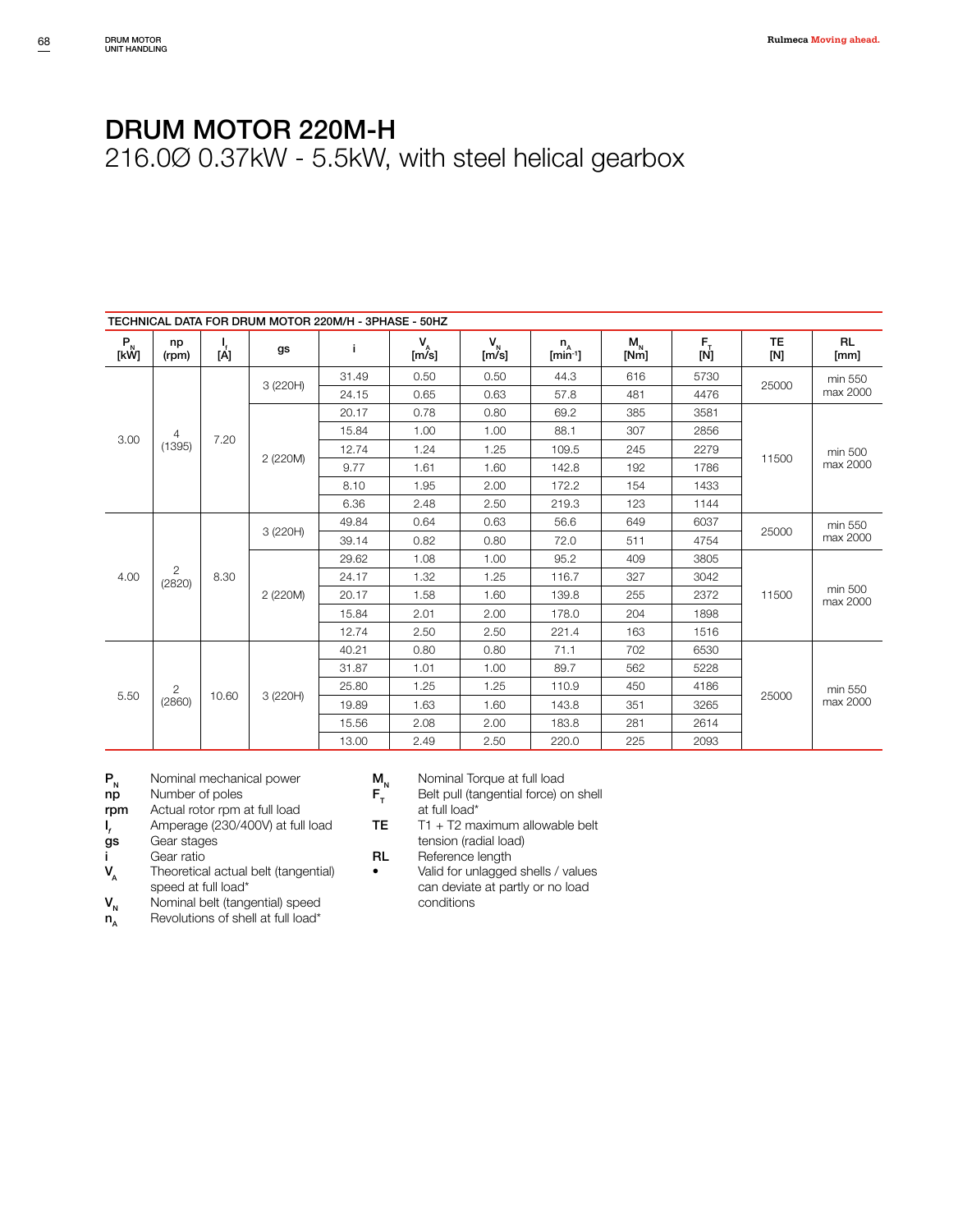216.0Ø 0.37kW - 5.5kW, with steel helical gearbox

|               | TECHNICAL DATA FOR DRUM MOTOR 220M/H - 3PHASE - 50HZ |                |          |          |          |     |     |                                           |     |     |     |     |     |     |      |
|---------------|------------------------------------------------------|----------------|----------|----------|----------|-----|-----|-------------------------------------------|-----|-----|-----|-----|-----|-----|------|
| Rated         | Poles                                                | Gear           |          |          |          |     |     | Standard weight [kg] for standard RL [mm] |     |     |     |     |     |     |      |
| power<br>[kW] | n.                                                   | stages<br>n.   | 400      | 450      | 500      | 550 | 600 | 650                                       | 700 | 750 | 800 | 850 | 900 | 950 | 1000 |
| 0.37          |                                                      | 3              | $\cdots$ | 64       | 67       | 70  | 73  | 76                                        | 79  | 82  | 85  | 88  | 91  | 94  | 97   |
|               | 8                                                    | $\overline{c}$ | 48,0     | 51       | 54       | 57  | 60  | 63                                        | 66  | 69  | 72  | 75  | 78  | 81  | 84   |
|               |                                                      | 3              | $- - -$  | $---$    | 71       | 74  | 77  | 80                                        | 83  | 86  | 89  | 92  | 95  | 98  | 101  |
| 0.55          | 8                                                    | $\overline{c}$ | $\cdots$ | 55       | 58       | 61  | 64  | 67                                        | 70  | 73  | 76  | 79  | 82  | 85  | 88   |
|               |                                                      | 3              | $- - -$  | $\cdots$ | 71       | 74  | 77  | 80                                        | 83  | 86  | 89  | 92  | 95  | 98  | 101  |
| 0.75          | 8                                                    | $\overline{c}$ | $- - -$  | 55       | 58       | 61  | 64  | 67                                        | 70  | 73  | 76  | 79  | 82  | 85  | 88   |
|               | 6                                                    | 3              | $\cdots$ | $- - -$  | 68       | 71  | 74  | 77                                        | 80  | 83  | 86  | 89  | 92  | 95  | 98   |
| 1.10          | 4                                                    | 3              | $- - -$  | 61       | 64       | 67  | 70  | 73                                        | 76  | 79  | 82  | 85  | 88  | 91  | 94   |
|               |                                                      | $\overline{c}$ | 46,0     | 49       | 52       | 55  | 58  | 61                                        | 64  | 67  | 70  | 73  | 76  | 79  | 82   |
|               |                                                      | 3              | $- - -$  | 61       | 64       | 68  | 71  | 74                                        | 77  | 80  | 83  | 86  | 89  | 92  | 95   |
| 1.50          | $\overline{4}$                                       | $\overline{c}$ | 48.0     | 51       | 54       | 57  | 60  | 63                                        | 66  | 69  | 72  | 75  | 78  | 81  | 84   |
|               |                                                      | 3              | $- - -$  | $- - -$  | 68       | 72  | 75  | 78                                        | 81  | 84  | 87  | 90  | 93  | 96  | 99   |
| 2.20          | 4                                                    | $\overline{2}$ | $---$    | 55       | 58       | 61  | 64  | 67                                        | 70  | 73  | 76  | 79  | 82  | 85  | 88   |
|               |                                                      | 3              | $\cdots$ | $- - -$  | $- - -$  | 74  | 77  | 80                                        | 83  | 86  | 89  | 92  | 95  | 98  | 101  |
| 3.00          | 4                                                    | $\overline{c}$ | $- - -$  | $- - -$  | 60       | 63  | 66  | 69                                        | 72  | 75  | 78  | 81  | 84  | 87  | 90   |
|               |                                                      | 3              | $- - -$  | $- - -$  | $---$    | 74  | 77  | 80                                        | 83  | 86  | 89  | 92  | 95  | 98  | 101  |
| 4.00          | $\overline{c}$                                       | $\overline{2}$ | $---$    | $- - -$  | 60       | 63  | 66  | 69                                        | 72  | 75  | 78  | 81  | 84  | 87  | 90   |
| 5.50          | $\overline{2}$                                       | 3              | $- - -$  | $- - -$  | $\cdots$ | 74  | 77  | 80                                        | 83  | 86  | 89  | 92  | 95  | 98  | 101  |
| idler         | $\cdots$                                             | UT<br>220M     | 25       | 27       | 29       | 31  | 33  | 35                                        | 37  | 39  | 41  | 43  | 45  | 47  | 49   |
|               | $\cdots$                                             | UT<br>220H     | $- - -$  | 29       | 31       | 33  | 35  | 37                                        | 39  | 41  | 43  | 45  | 47  | 49  | 51   |

#### Cable specification

Available cable options:

• Standard, screened

• Standard, unscreened

• Halogen-free, screened

• Halogen-free, unscreened

Available lengths: 1 / 3 / 5 m.

#### Min.Length with option

The following options increase the minimum length of the drum motor. Available lengths: 1 / 3 / 5 m.

| Option       | RL min. with option mm |
|--------------|------------------------|
| <b>Brake</b> | $RL min. + 50 mm$      |
| Encoder SKF  | $RL min. + 0 mm$       |
| Encoder RLS  | $RL min. + 50 mm$      |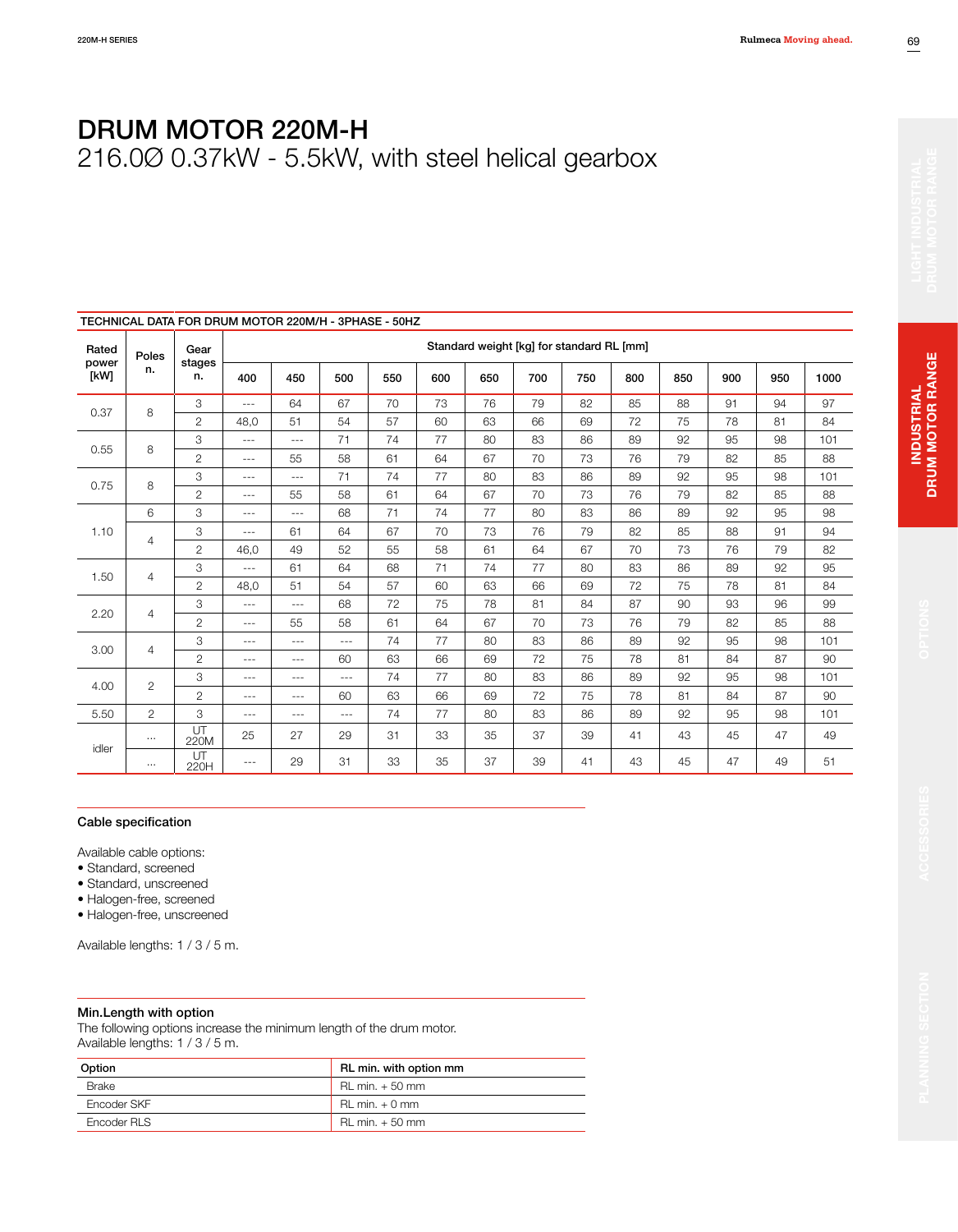

Drum motor standard version with terminal box in aluminium  $\leq 4.0$  kW



Idler Pulley in stainless steel (TS10N/TS12N)

| Drum shell shape | ØA<br>[mm] | ØΒ<br>[mm] | Shaft dimension | Width across flats<br>[mm] | [mm] | [mm]      | [mm] |
|------------------|------------|------------|-----------------|----------------------------|------|-----------|------|
| Crowned          | 216.0      | 214.5      | Ø40mm           | 30.0                       | 21.5 | 41<br>ن ا | 43.5 |
| Cylindrical      | 216.0      | 216.0      |                 |                            |      |           |      |